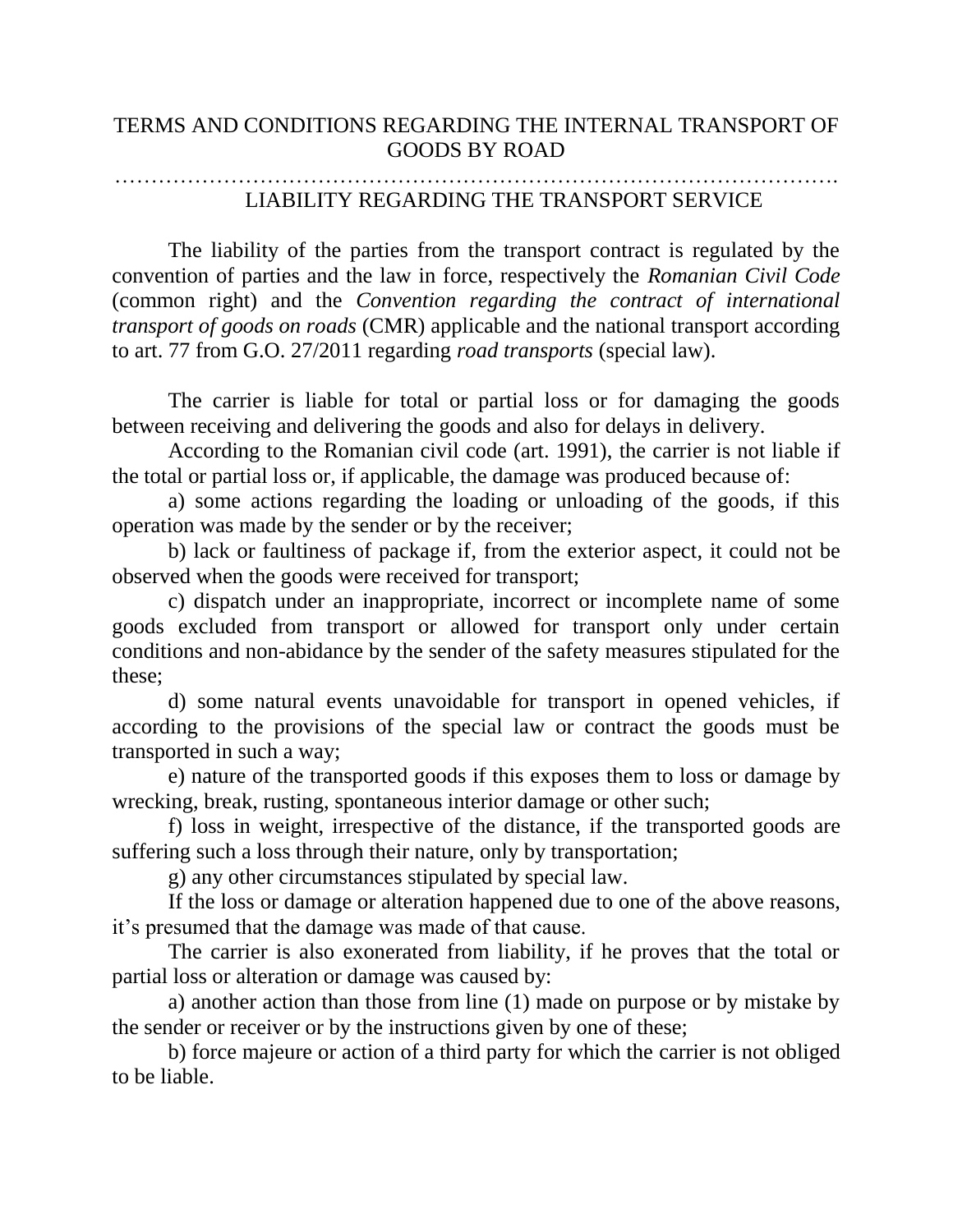According to the Convention CMR (art. 17), the carrier is exonerated if the loss, damage or delay was caused by a mistake of the person who has the right to dispose of the goods or from the inherent particular risks of one or more of the following actions:

- lack or faultiness of package for the goods exposed by their nature to damage or impairment, when these goods are not packed or are packed incorrectly;
- handling, loading, stacking or unloading of goods by the sender or receiver or by other people who act on the behalf of the sender or receiver;
- nature of goods exposed because of inherent causes of their nature, either to total or partial loss, either to damage, especially through break, rust, internal and spontaneous damage, sear, leak or normal loss;
- insufficiency or imperfection of labels or numbers of parcels.

It is considered delay in issuance when the goods were not issued in the agreed term or if a term was not agreed, when the effective length of the transport exceeds the time which is reasonably given to a diligent carrier, considering the circumstances and, among others, in case of a partial loading, of the necessary time for assembling a full loading under normal conditions.

If according to the above provisions, the carrier is not liable for some factors which caused the damage, its liability is committed only if the factors for which he is liable, contributed to the damage.

The entitled one can consider the goods lost, without presenting other proofs, when these were not issued in 30 days term from the expiry of the agreed term or, if such a term was not agreed, in 60 days term from receipt of goods by the carrier.

The entitled one can request, by receiving the indemnity for the lost goods, in written, to be notified immediately, if the goods were found during the year that follows after the payment of indemnity.

The confirmation of receipt for such a request is communicated in written.

In case of lack either of request, either of instructions given in the 30 days term or if the goods were found after one year from the payment of the indemnity, the carrier can dispose of it, according to the law of the place where the goods are found.

If the goods are issued to the recipient without cashing the reimbursement value, that should have been perceived by the carrier, under the virtue of the dispositions of the transport contract, the carrier is obliged to indemnify the sender with the reimbursement value, without being prejudiced by right or in regress against the receiver.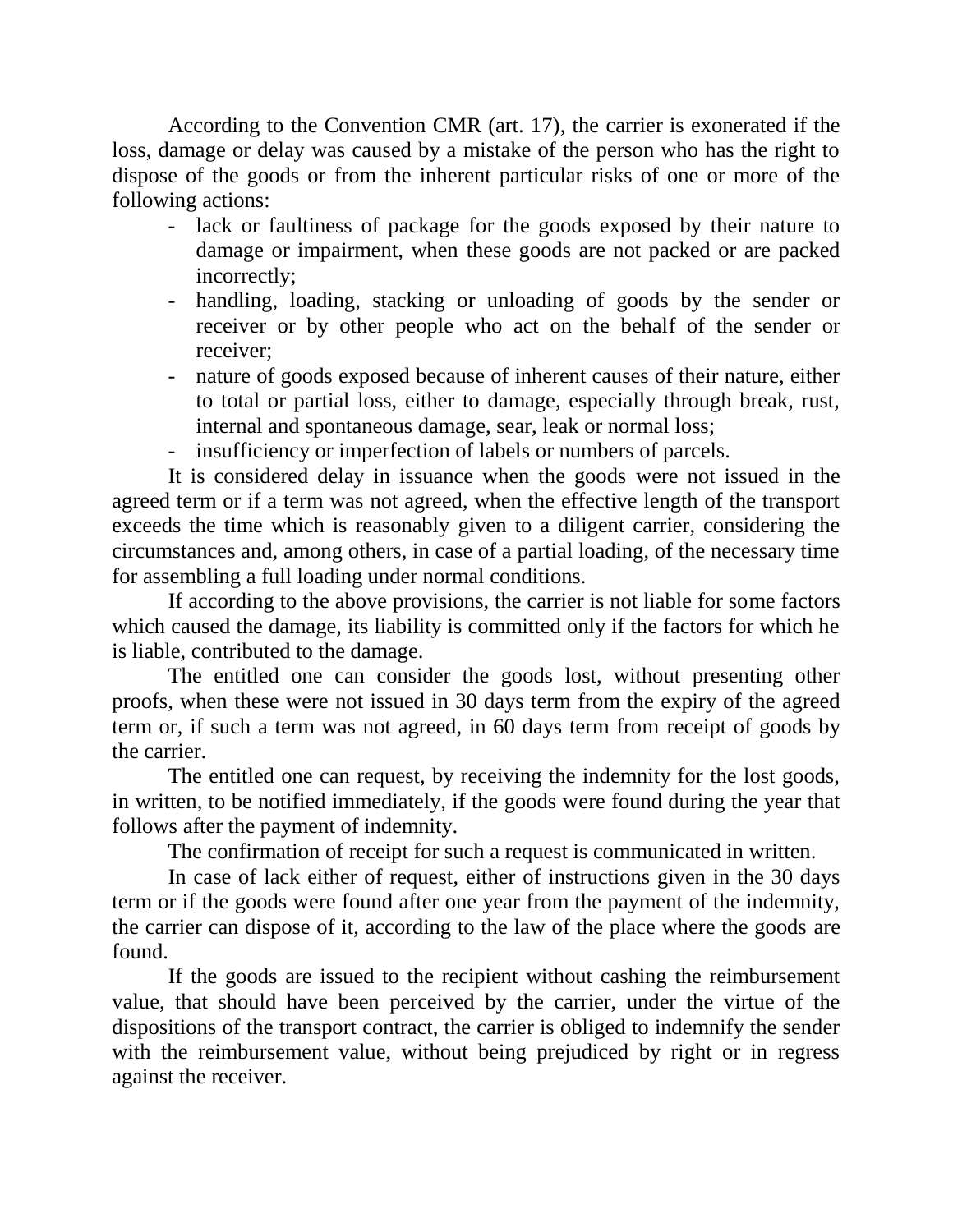If the sender delivers dangerous goods towards the carrier, he will notify the exact nature of the danger the goods have and eventually specifies the cautions that must be taken. If this notification was not notified in the consignment note, the task to make the proof by any means that the carrier knew exactly about the danger of transporting the above-mentioned goods, is at the sender or recipient.

The dangerous goods that were not known as such by the carrier under the above conditions, can be in any moment and place, unloaded, destroyed or made unharmful by the carrier, without any indemnity; the sender is additionally liable for all the expenses and damages resulting from the delivery at transport of these goods or for their transport.

If the recipient received the goods without determining their state, in contradiction with the carrier or if at latest when they were issued, regarding losses or apparent damages or in 7 days term from the issuance date, besides Sundays and legal holidays, when it is about losses or non-apparent damages, did not make reserves to the carrier, notifying the general nature of loss or damage, it is presumed, until it is contrary determined, that he received the goods in the state described in the consignment note. The reserves shown above must be made in written if it is about losses or non-apparent damages.

If the state of goods was determined contradictory by the recipient and carrier, the proof contrary to the result of this determination can be made only if it is about losses or non-apparent damages and if the receiver addresses his reserves in written to the carrier, in 7 days term, outside Sundays and legal holidays, from the date of this determination.

The quantity of indemnities in case of total or partial loss or for damage of goods is the one mentioned in art. 23 from CMR Convention, so:

When according to the disposition of the CMR convention an indemnity for total or partial loss of goods falls to the carrier, this indemnity is calculated based on the value of goods at the place and time of their receipt for transport.

Nonetheless, the quantity of indemnity cannot exceed the value of 2.5 USD per kilogram gross weight, limitation stipulated by art. 77 line 2 from *G.O. 27/2011 regarding road transports*.

 Additionally, the transport tax, custom taxes and other expenses appeared from the transport of goods will be returned in full, in case of total loss and proportionally in case of partial loss; other damages for loss are not owed.

In case of delay, if the one in right makes the proof that from this delay a prejudice resulted, the carrier is kept to pay claims that cannot exceed the price of the transport.

A larger indemnity can be claimed only in case of declaring the value of goods.